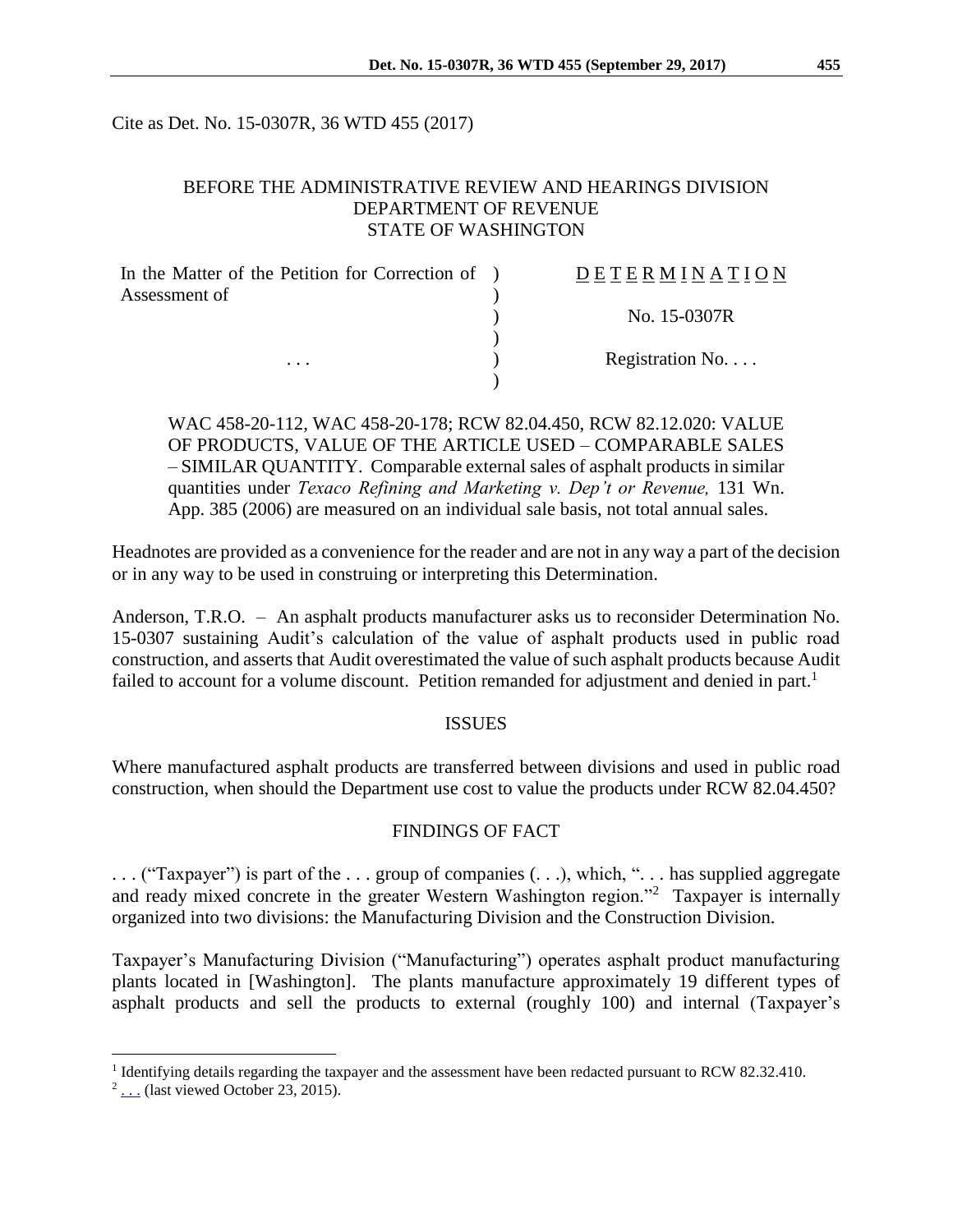Construction Division ("Construction")) customers.<sup>3</sup> Taxpayer's Construction Division engages in public road construction and heavy civil construction; it is (and was) Manufacturing's top customer, consistently using a majority of its manufactured asphalt products.<sup>4</sup> At issue here, is the value of asphalt products used by Construction in public road construction.

The Audit Division ("Audit") of the Washington State Department of Revenue (the "Department") reviewed Taxpayer's books and records for the period of November 1, 2009, through June 30, 2013 (the "Audit Period"). During the Audit Period, Manufacturing charged for asphalt products based on a set price per ton; the price per ton varied throughout the Audit Period and was comprised of direct costs and a mark-up percentage. Direct costs included the costs of producing the asphalt, i.e., the cost of ingredients of the various types of asphalt, hauling, etc. The mark-up percentage was meant to account for indirect costs or overhead and profit, and it varied depending upon whether the asphalt products were being provided for Construction or external customers. Typically, the mark-up percentage was 10-15% above direct costs for Construction and higher for external customers – dependent upon ordering history, relationship, and historical and anticipated volumes.

Audit determined that the amounts Construction paid Manufacturing for asphalt products used in public road construction were not representative of the value of the asphalt products when compared to the amounts external customers paid. Audit looked at individual external sales, but determined that there were no external sales comparable to the internal sales to use by Construction because external customers purchased far less in total quantity when measured annually. To determine the value of asphalt products provided to Construction and used in public road construction, Audit calculated the cost per ton of three general types of asphalt products, based upon cost information and Taxpayer's general ledger. 5 Then, Audit compared its calculated costs to the prices paid by Construction, and in all cases, the calculated costs exceeded the price paid by Construction.

Ultimately, Audit issued Taxpayer an assessment in the amount of  $\$\ldots$ , comprised of  $\$\ldots$  in use tax,  $\$\dots$  in manufacturing B&O tax, and  $\$\dots$  in interest. The assessments of tax stem from the difference between Taxpayer's reported value of asphalt products provided to Construction and Audit's determined value of such asphalt products. For a majority of the Audit Period (November 1, 2009, [through] December 31, 2011), Audit determined the value to be the lowest price Manufacturing charged an external customer for comparable asphalt products (because the external sale price exceeded Audit's calculated cost of the asphalt products).<sup>6</sup> However, from

 $\overline{a}$ 

<sup>&</sup>lt;sup>3</sup> From November 1, 2009, through June 30, 2013, Taxpayer manufactured the following types of asphalt products: 131 HMA Class 3/8" – Modified; 132 HMA Impervious; 133 HMA Class ½" – Modified; 134 Class 3/8"; 135 HMA Class ½"; 136 HMA Class ¾"; 137 HMA Class 1"; 138 HMA Class Porous – Special; 139 HMA Class Porous; 140 A.T.B.; 141; 142 Cold Mix Special; 143; 144; 145; 146; 147 Precoated Aggregate 3/8"; 148 Precoated Aggregate ½"; [and] 149 HMA Marshall Mix.

<sup>4</sup> During the period at issue, construction used a total of 856,544.48 tons of asphalt products and a total of 599,322.16 tons of asphalt products were sold to all its external customers (combined).

<sup>&</sup>lt;sup>5</sup> The three general types of asphalt products are as follows: (1) Hot Mix Asphalt ("HMA") 133 & 135 – a majority of Construction's purchases; (2) Porous Asphalt 138 & 139; and (3) Cold Mix Asphalt 142.

<sup>6</sup> Audit accounted for quantity in comparing external sales by establishing two lowest external prices for the asphalt products: One for orders of 1,000 tons or less and one for orders exceeding 1,000 tons.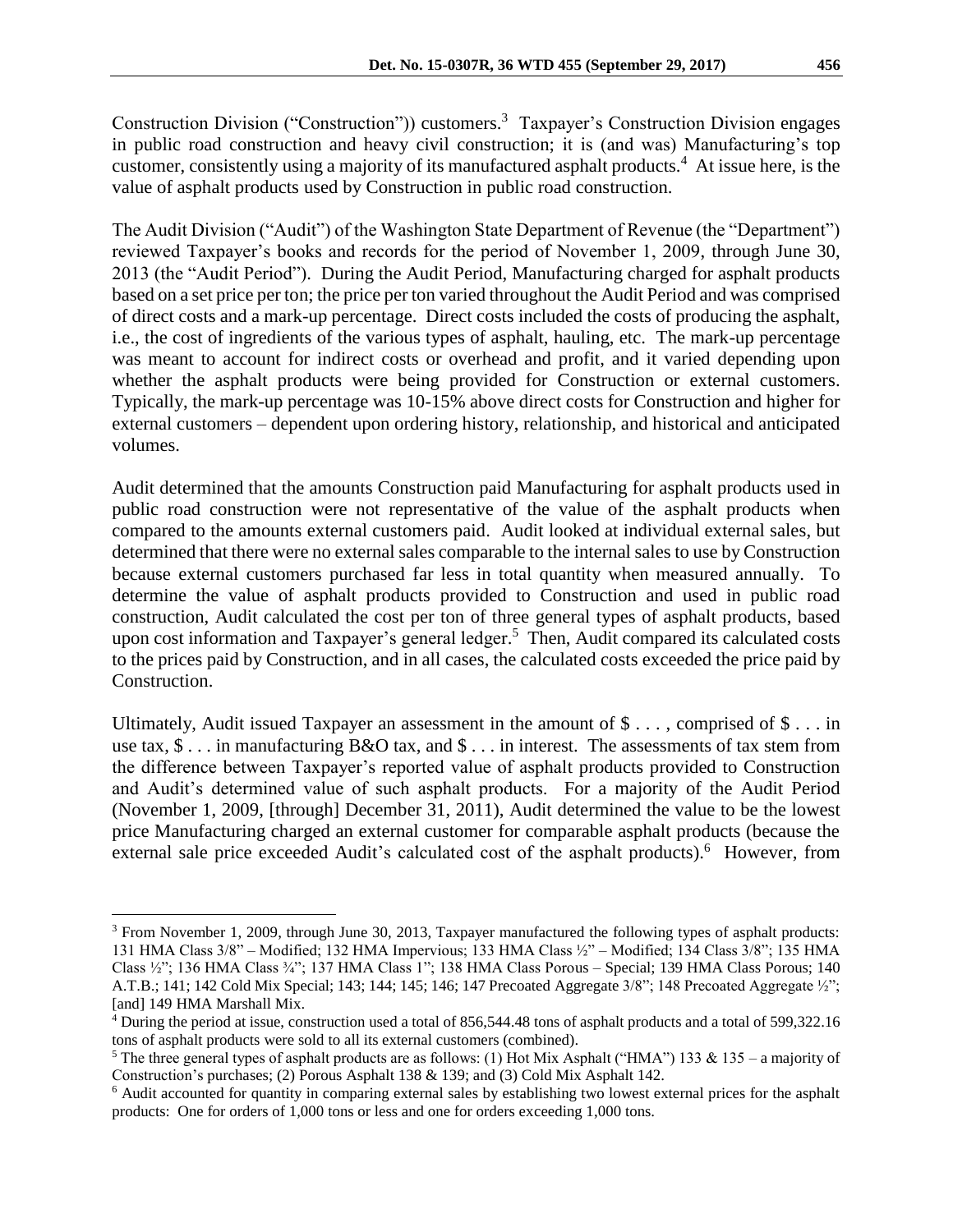January 1, 2012, [through] June 30, 2013, Audit determined the value to be its calculated cost (because the external sale price was less than Audit's calculated costs of such asphalt products).

Taxpayer appealed this assessment and asked us to cancel the assessment. First, because Construction used such a high volume of asphalt products, it was entitled to a volume discount – not reflected in Audit's cost calculations. Second, Audit should have accepted Taxpayer's internal sale price as the value because it reflected direct costs and indirect costs in the "mark-up." In Determination No. 15-0307, we sustained Audit's use of its determined costs as the values of the asphalt products and found that Audit had accounted for higher quantity purchases by establishing two external prices: one for orders of 1,000 tons or less and one for orders exceeding 1,000 tons. In addition, we determined that Taxpayer had not provided sufficient records to explain how the mark-up was calculated to include indirect costs, and, in the absence of sufficient records, sustained Audit's cost calculation. We hereby incorporate the facts of Determination No. 15-0307, but restate many, for ease of reading.

On reconsideration, Taxpayer asserts that Determination No. 15-0307 makes an error of law in holding that any volume discount is limited to the amount of the lowest external sale. Taxpayer states as follows:

Both RCW 82.04.450(2) and WAC 458-20-112 require, among other items, that any comparable must be "in similar quantities." As noted previously in the appeal, [Taxpayer's] largest customer purchased approximately 6% of total production of asphalt at \$50.48 per ton and [Taxpayer] valued approximately 64% of its total production at \$ . . . per ton. That is a 12% discount for over ten times the volume, which would be a reasonable discount under the circumstances, and reflect a more accurate valuation based upon similar quantities.

In addition, during the hearing on reconsideration, Taxpayer provided significantly more information about its internal costs calculations. Taxpayer provided and explained a worksheet detailing the cost per ton for the month of December 2013, and stated that it had worked to reduce unallocated costs from 2009 to 2015. As relevant here, the cost spreadsheet has the following line items (Taxpayer's numbering): 10-Operating Plant, 15-Area Cleanup, 20-Maintenance, 25- Electrical Maintenance, 32-Feeding Plant, 34-Stockpiling & Loading, 40-Haul to Stockpiles, 42- Haul Material Sold, 43-Hauling Between Pits, 49-Hauling Liquid Asphalt, 50-Power to Plant, 51- Drying Cost – Natural Gas, 55- Depreciation, 60- Operating Scale, 62- Scale Maintenance, 64- QC/Testing, 72- Dust Control, 80- Liquid Asphalt, 82- Anti-Strip, 84- Aggregate (incl trucking), [and] 95- Marketing/Dues. The cost spreadsheet lists the respective costs for the month (here, December 2013) and year to date, for each of the three general types of asphalt products.

Many of the costs are tied to commodities that vary in price. For example, the cost of hauling material sold, between pits, and liquid asphalt, is dependent upon the cost of fuel powering the trucks doing the hauling. Similarly, power to the plant varies based on the price of electricity, the drying cost varies based on the price of natural gas, and the cost of liquid asphalt varies based on the cost of crude oil. To hedge against these costs, Taxpayer enters into futures contracts. However, Taxpayer's commitment to charge a specific price is limited to the specific bid and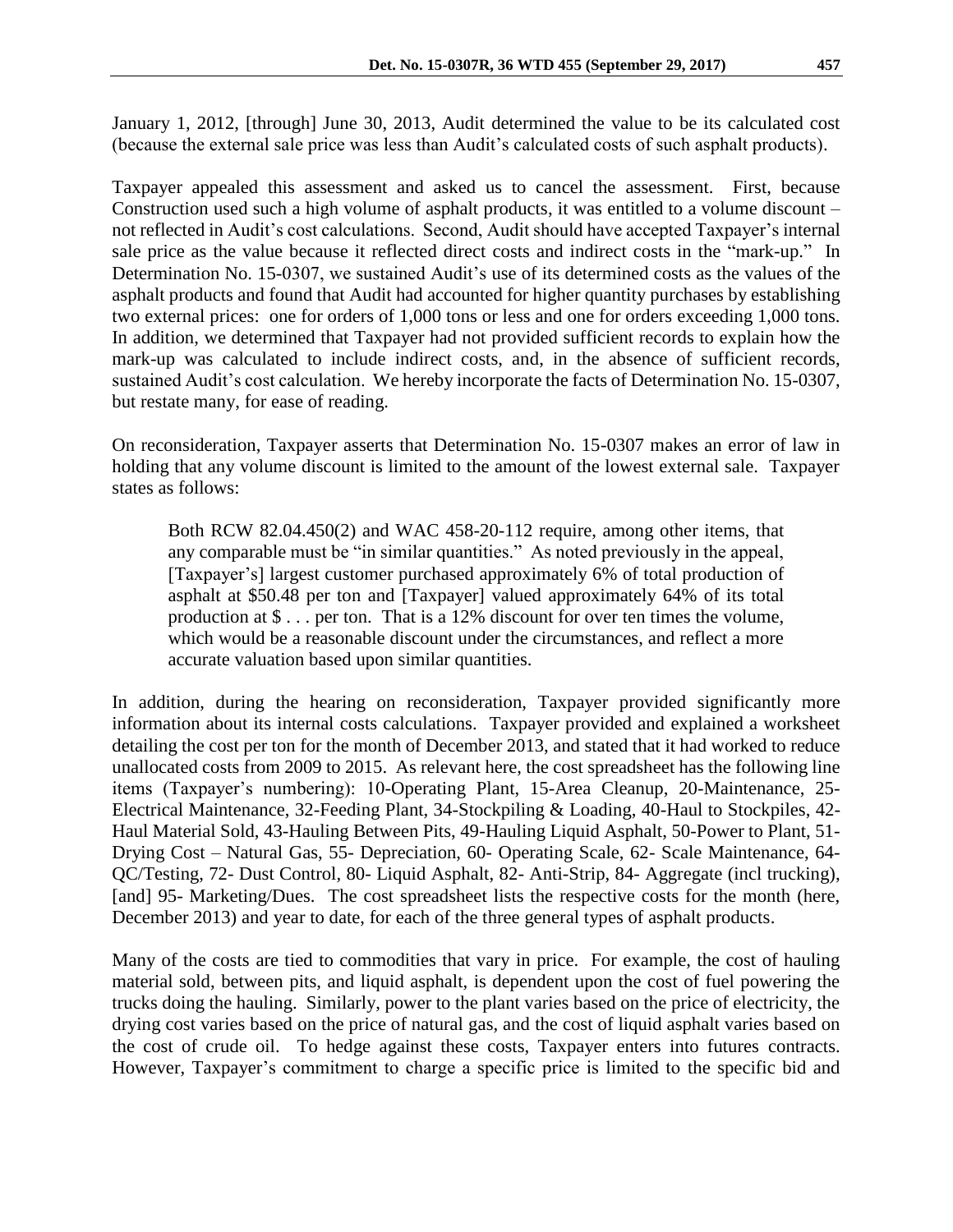contract. The bidding process is competitive and Taxpayer states that for every 20 bids it submits, it receives one contract to provide asphalt.

# ANALYSIS

Public road construction is the activity of "building, repairing or improving any street, ... which is owned by a municipal corporation or political subdivision of the state or by the United States and which is used or to be used primarily for foot or vehicular traffic, either as a prime contractor or as a subcontractor." WAC 458-20-171; RCW 82.04.280(1)(b). Additionally, construction of roads dedicated to a city or county is also known as public road construction. Both prime and subcontractors engaging in public road construction are taxable under the public road construction classification of the business and occupation ("B&O) tax on the total contract price. RCW 82.04.280.

Public road contractors are the consumers of the materials they incorporate as an ingredient or component of a road. RCW 82.04.190(3). Therefore, public road contractors must pay retail sales or use tax on all materials they place in, or on, the road as well as on equipment and supply purchases. WAC 458-20-171; WAC 458-20-134. This applies to materials whether they are purchased, provided by others, or manufactured/extracted by the contractor. Det. No. 03-0269, 23 WTD 182 (holding a public road contractor owes use tax on its use of rock materials taken from a county stockpile for no change).

The production of asphalt at a location away from the construction job site is a manufacturing activity. RCW 82.04.110, .120; ETA  $3071.2009$ .<sup>7</sup> Public road contractors who manufacture asphalt for commercial use are subject to manufacturing B&O tax measured by the value of asphalt manufactured. RCW 82.04.240; RCW 82.04.450. Use tax is also due on the value of asphalt used. ETA 3071.2009; WAC 458-20-134(4); WAC 458-20-171.

The measures of taxes for manufacturing B&O tax and the use tax [are similar]. RCW 82.04.450 defines the "value of products" for purposes of B&O tax as follows:

(1) The value of products, including by-products, extracted or manufactured shall be determined by the gross proceeds derived from the sale thereof whether such sale is at wholesale or retail, to which shall be added all subsidies and bonuses received from the purchaser or from any other person with respect to the extraction, manufacture, or sale of such products or by-products by the seller, except:

(a) Where such products, including by-products, are extracted or manufactured for commercial or industrial use;

 $\overline{a}$ 

<sup>&</sup>lt;sup>7</sup> The production of asphalt at the construction job site is inseparable from the construction, improving, or repairing of a publicly owned road. ETA 3071.2009 (reissued 2/2/09). The ETA explains that "when the temporary mixing plant is built after the award of the contract, the measure of the use tax is determined by the value of the materials used to create the asphalt or concrete and will not include the labor or overhead costs associated with mixing the asphalt or concrete." Further, the manufacturing B&O tax will not apply. *Id.* Taxpayer did not argue that this was applicable.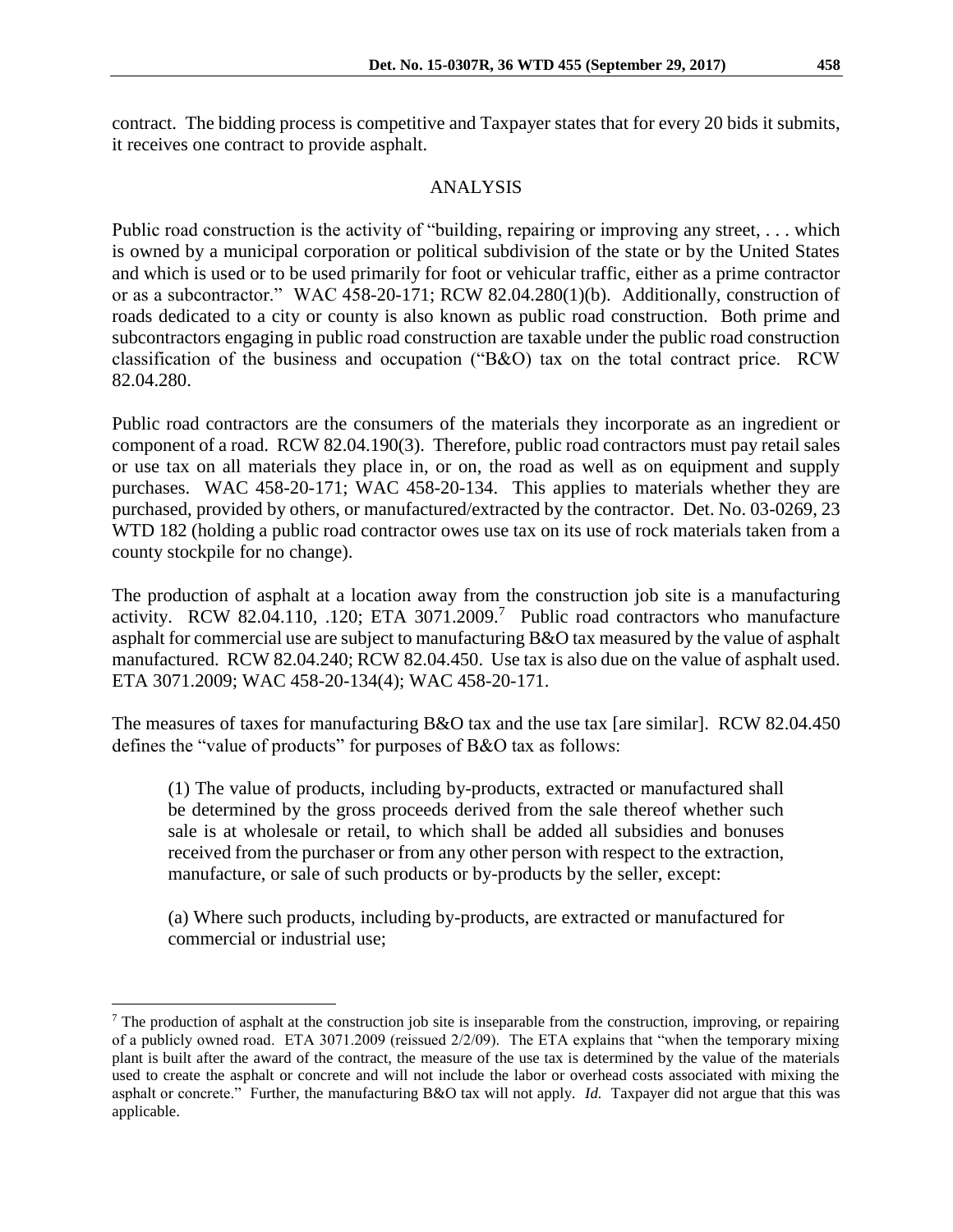(b) Where such products, including by-products, are shipped, transported or transferred out of the state, or to another person, without prior sale or are sold under circumstances such that the gross proceeds from the sale are not indicative of the true value of the subject matter of the sale.

(2) In the above cases the value shall correspond as nearly as possible to the gross proceeds from the sales in this state of similar products of like quantity and character, and in similar quantities by other taxpayers, plus the amount of subsidies or bonuses ordinarily payable by the purchaser or by any third person with respect to the extraction, manufacture, or sale of such products: . . . The department of revenue shall prescribe uniform and equitable rules for the purpose of ascertaining such values.

WAC 458-20-112 further explains how to determine the "value of products" where products are manufactured for commercial or industrial use:

[T]he value shall correspond as nearly as possible to the gross proceeds from other sales at comparable locations in this state of similar products of like quality and character, in similar quantities, under comparable conditions of sale, to comparable purchasers, and shall include subsidies and bonuses.

In the absence of sales of similar products as a guide to value, such value may be determined upon a cost basis. In such cases, there shall be included every item of cost attributable to the particular article or article extracted or manufactured, including direct and indirect overhead costs.

Use tax is imposed on the value of articles used. RCW  $82.12.020(4)(a)$ ; WAC  $458-20-134(4)$ . RCW 82.12.010(7)(a) similarly defines the "value of the article used," in pertinent part:

"Value of the article used" is the purchase price for the article of tangible personal property, the use of which is taxable under this chapter. . . . In case the article used is acquired by lease or by gift or is extracted, produced, or manufactured by the person using the same or is sold under conditions wherein the purchase price does not represent the true value thereof, the value of the article used is determined as nearly as possible according to the retail selling price at place of use of similar products of like quality and character under such rules as the department may prescribe.

WAC 458-20-178(3) adds only that the quantity of the articles sold should also be considered in determining value.

To summarize, the "value of products" is determined by the gross proceeds of sales. For purposes of valuation under WAC 458-20-112, a sale must be from the taxpayer to another person – not, merely a transfer to a different division or business location. Det. No. 89-326, 8 WTD 39 (1989) ("In accordance with Rule 458-20-112 then, the "value of products" will be based on the sales price when finally sold by a taxpayer. Thus, internal pricing between a taxpayer's divisions or